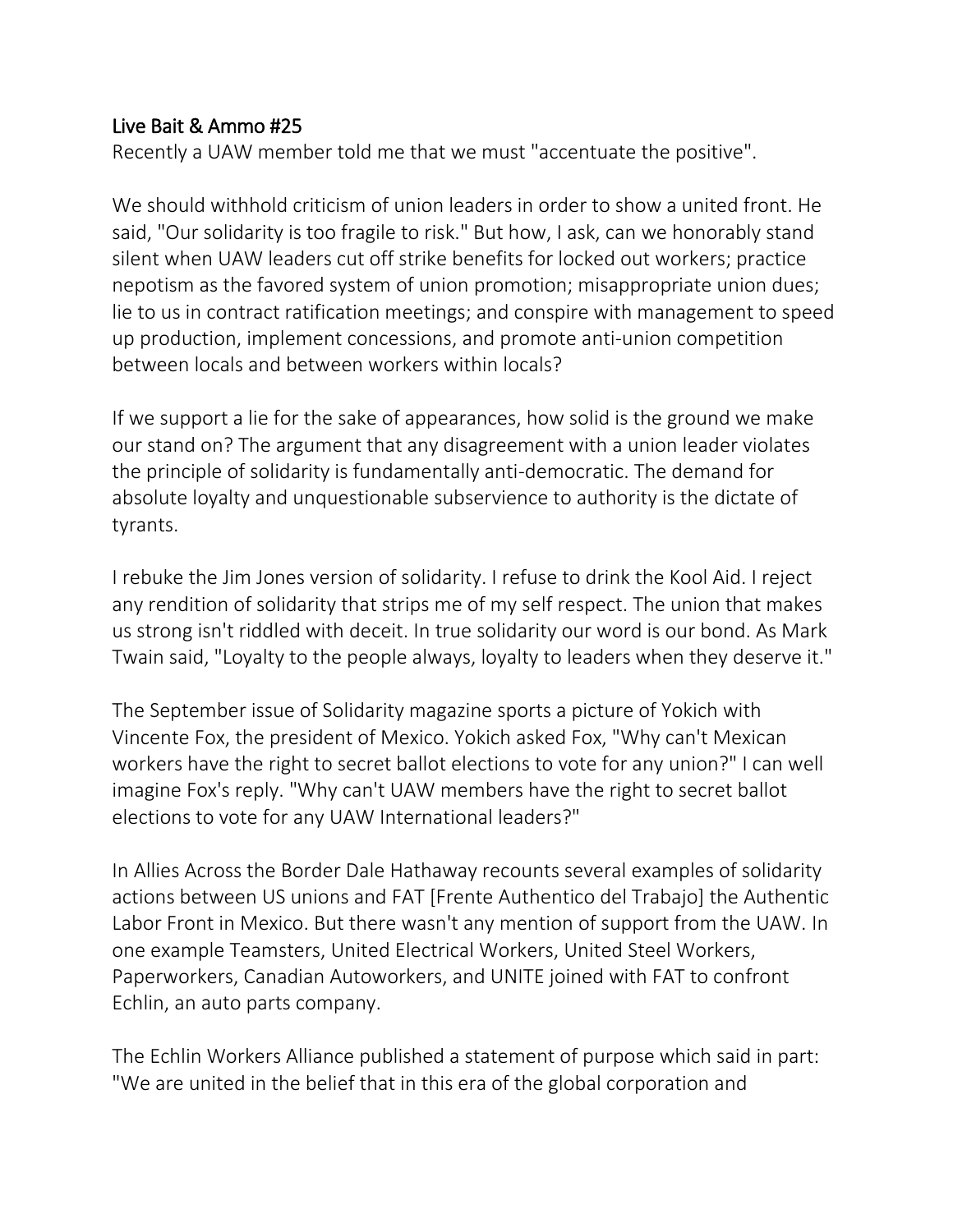unrestrained corporate greed, we must seek new and concrete forms of solidarity between workers.......as our bosses cross national boundaries in search of ever higher profits, our solidarity must also cross borders to build a strong international workers movement.....We will make a special effort to support Echlin workers in Mexico, who suffer the lowest wages and worst conditions and who face the worst repression when they stand up for their rights."

What does Yokich have to offer? Empty gestures and photo-ops.

Non English speaking workers at Mexican Industries in Detroit belong to a newly organized unit of UAW Local 600, an amalgamated octopus of a local that includes the Ford Rouge complex. For five months Mexican Industries deducted union dues from workers' checks but never paid the union. In comments to the press Local 600 president, Jerry Sullivan, indicated that an agreement had been made to defer payment of dues to help the company's cash flow: an unprecedented level of union/management cooperation. The company closed down and filed for bankruptcy protection.

The money is gone. The UAW withheld vital information from Mexican Industry workers, concealed from them the imminent risk of closure and layoff, and donated union dues to company coffers without the informed consent of the membership. But now that the rat is out of the bag, Solidarity reports that Local 600 "has kicked into high gear." The report claimed that 200 Mexican Industry workers took qualifying exams for possible jobs at Ford. The rag neglected to mention the exams were in English.

The same issue of Solidarity magazine extolled Ron Gettlefinger for mobilizing 2,000 UAW members to rally support for Ford CEO, Jacques Nasser during congressional hearings in Washington. The article failed to mention that Ford paid lost time and expenses. Typical Gettlefinger whoopee -- we don't care how many times the Explorer rolls over, as long as we get paid, we'll roll over too.

The very same issue of Solidarity rag described the plight of retirees who can't make ends meet. The UAW solicits \$2 per month of voluntary dues from retirees, an easy million bucks a month. Where does the money go? Politicians' pockets. Mostly the same politicians who with a Democratic president and Democratic controlled congress delivered NAFTA.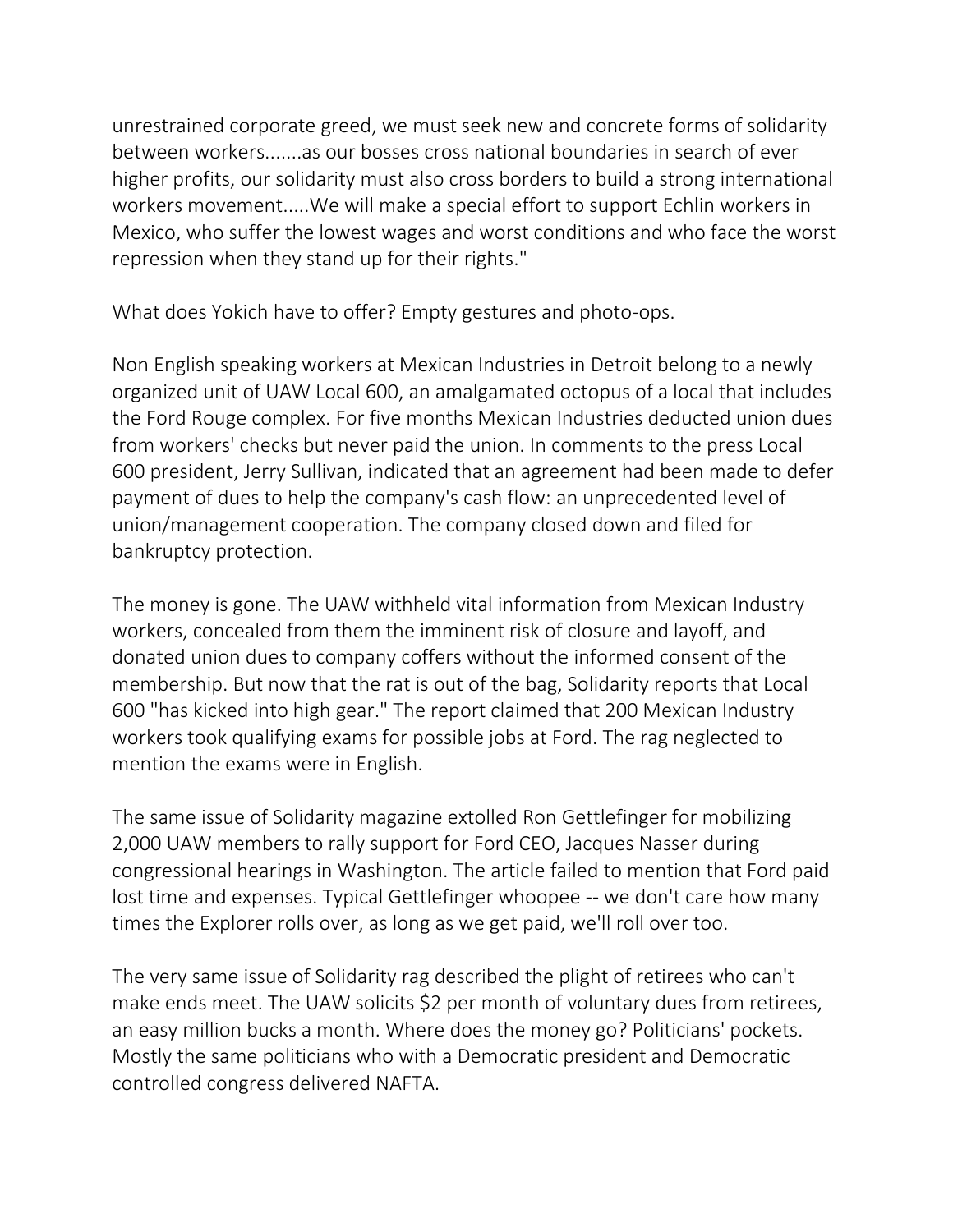Paul Wellstone the progressive Senator from Minnesota has introduced a bill that would reform labor law, protect workers' rights, and make it easier for unions to organize. The UAW hasn't shown any support for the bill. Convoys for corporate coverups, but not for labor law reform? Do they expect Frère Jacques to bankroll a campaign for fair labor laws? These are the kinds of leaders you just want to get behind and push off the cliff.

UAW members who retired 13 years ago have watched their buying power plummet 50%. Without COLA on pensions the downward slide is inevitable. But Big Three retirees are the lucky ones. UAW retirees from Independent Part Suppliers have little or no pension and survive solely on social security unless they have found a job as a greeter at Wal-Mart. Charlie Holt, a dedicated 81 year old UAW member, is spearheading a drive by a group of retirees in Ohio to get the UAW to establish a fund for these destitute UAW members.

Solidarity House won't respond.

True solidarity is not a thin blanket used to cover the crimes, greed, and negligence of office rats. True solidarity is a tightly woven network of relationships intertwined with trust, threaded with loyalty and mutual respect, bound with honor and integrity, and guarded with courage and perseverance.

True solidarity like true democracy is not silent. President Nixon's appeal to "the silent majority" struck a strong if tacit chord in the seventies. Millions of citizens responded with a resounding silence; a profound, clarion tone not unlike the sound of one hand clapping.

The ultimate act of tyranny is not the police, it is the silence we impose on ourselves. The ultimate act of solidarity is to stand up and speak out for truth and justice.

We know in our hearts what is right and just. We know our American tradition. We know our Declaration of Independence asserts "....when a long train of abuses and usurpations, pursuing invariably the same Object evinces a design to reduce them under absolute Despotism, it is their right, it is their duty, to throw off such